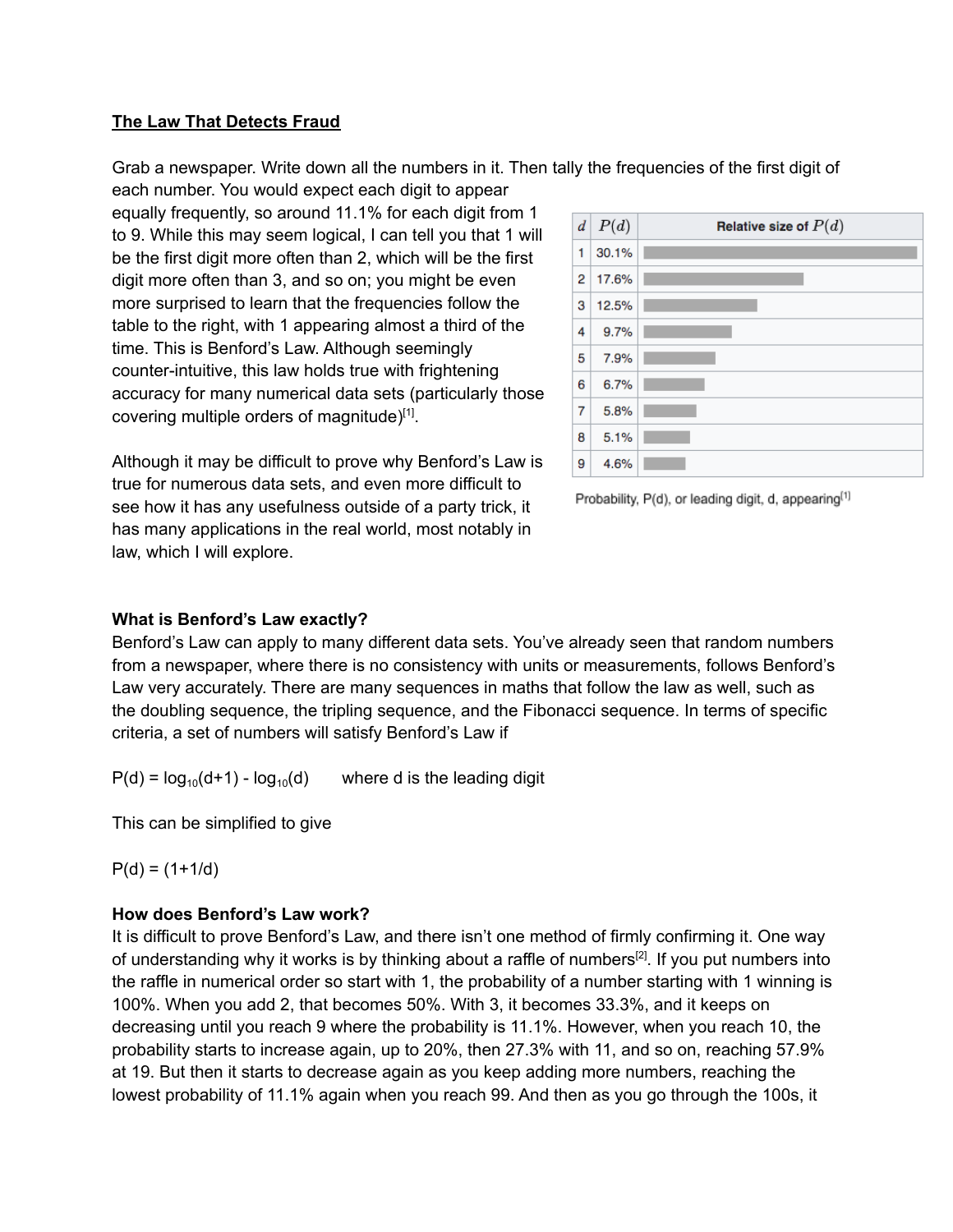rises, then decreases through the 200s, 300s, 400s, etc., and starts to increase again through the 1000s, and so on. If you plot this on a graph, it would look like this:

The average of this graph is around 30%: this matches with Benford's Law.

## **Applications of Benford's Law**

While Benford's Law may not seem to have any purpose, it has some interesting applications in real world scenarios. After learning about Benford's Law, the

Frequency of Leading Digit 1 Over Range 1 0.75  $0.5$  $0.3$  $0.25$ 

1 10 100 1000 The x-axis is the last number added to the raffle, and the y-axis is the probability of a number picked from the raffle having a leading digit of 1<sup>[3]</sup>

10000

financial investigator, Darrell D. Dorrell, applied this knowledge to his work of detecting fraud: he would check the leading digits of bank accounts (financial data is spread over multiple orders of magnitude so should comply fairly closely with Benford's Law) and if they don't conform, he would analyse the data further to see if there is any clear evidence of fraud<sup>[4]</sup>. Of course, there may be several reasons why the data doesn't fit the law, such as a recurring purchase of a good priced at £90 skewing the data, but it does flag any indication of malpractice which could prompt further investigation. In fact, Benford's Law is admissible in federal, state and local courts of law. Dorrell successfully managed to convict a local financial advisor, Wesley Rhodes, after he stole millions of dollars from investors; Rhodes' financial statements failed to pass the first-digit test, prompting Dorrell to investigate further and discover that the data was fake.

0

Benford's Law most notably came to light when conspiracists claimed that it proved Biden's

election victory was rigged. On the right, we see the results for the Chicago area, with Biden's in blue and Trump's in red, and a line representing what Benford's Law would look like with the data set. Clearly, Trump's data conforms with Benford's Law, and Biden's doesn't. This was clear evidence that the voting was rigged, so Biden was sent to jail and Trump served his second term. Not quite. The problem with applying Benford's Law to district election data is that it doesn't span multiple orders or magnitude:



2020 US presidential election data for the 2054 precincts in Chicago<sup>[5]</sup>